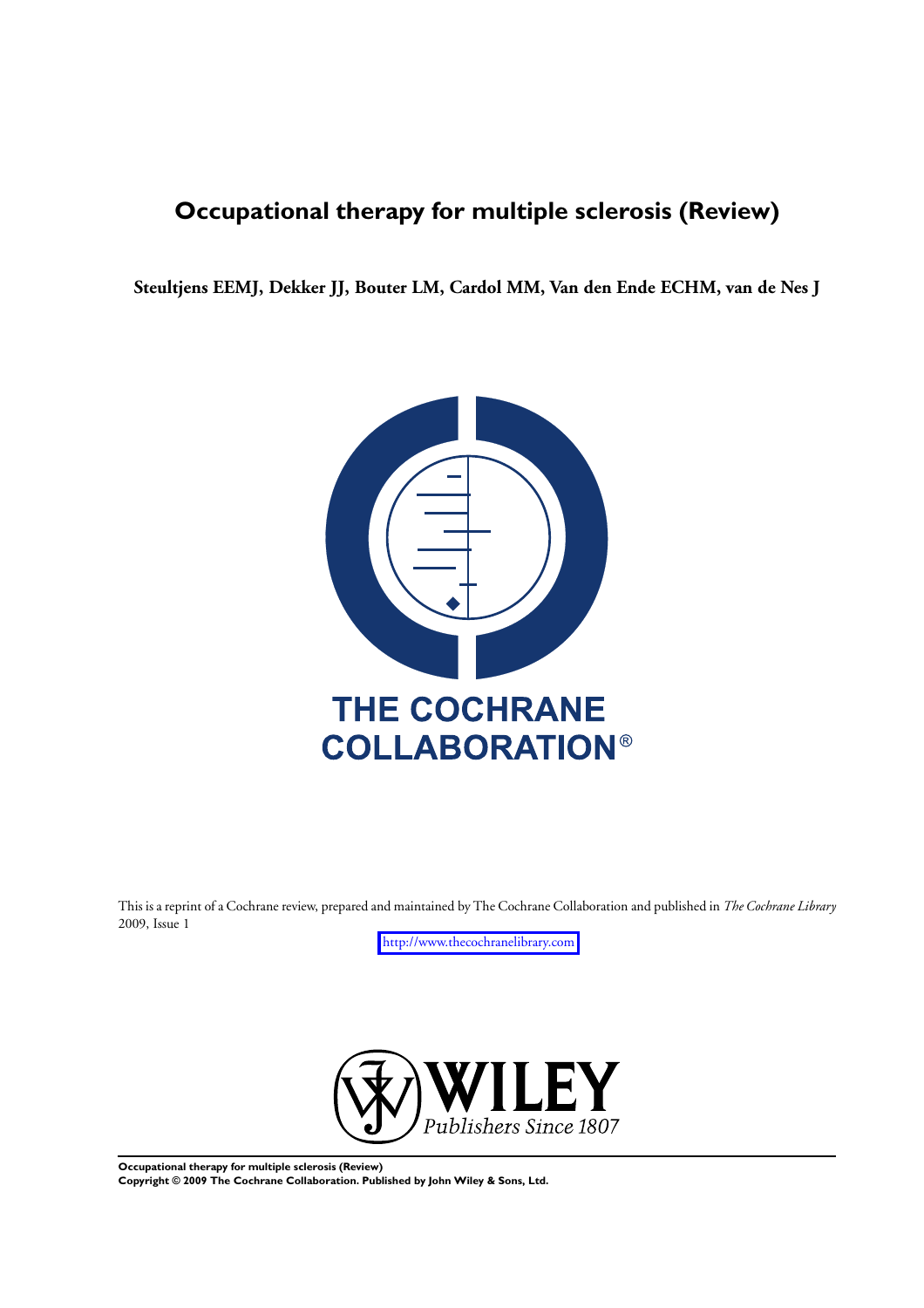# **TABLE OF CONTENTS**

| <b>HEADER</b>                                                                                                                                                                                                                                      |    |
|----------------------------------------------------------------------------------------------------------------------------------------------------------------------------------------------------------------------------------------------------|----|
| ABSTRACT                                                                                                                                                                                                                                           |    |
|                                                                                                                                                                                                                                                    |    |
| <b>BACKGROUND</b>                                                                                                                                                                                                                                  |    |
| <b>OBJECTIVES</b>                                                                                                                                                                                                                                  |    |
| <b>METHODS</b>                                                                                                                                                                                                                                     |    |
| <b>RESULTS</b>                                                                                                                                                                                                                                     |    |
| <b>DISCUSSION</b><br>the contract of the contract of the contract of the contract of the contract of the contract of the contract of                                                                                                               |    |
|                                                                                                                                                                                                                                                    |    |
| <b>ACKNOWLEDGEMENTS</b>                                                                                                                                                                                                                            |    |
| <b>REFERENCES</b><br>a constitution of the constitution of the constitution of the constitution of the constitution of the constitution of the constitution of the constitution of the constitution of the constitution of the constitution of the |    |
| CHARACTERISTICS OF STUDIES                                                                                                                                                                                                                         |    |
|                                                                                                                                                                                                                                                    | 11 |
|                                                                                                                                                                                                                                                    | 11 |
| <b>FEEDBACK</b>                                                                                                                                                                                                                                    | 11 |
| WHAT'S NEW                                                                                                                                                                                                                                         | 12 |
| <b>HISTORY</b>                                                                                                                                                                                                                                     | 12 |
| CONTRIBUTIONS OF AUTHORS                                                                                                                                                                                                                           | 12 |
|                                                                                                                                                                                                                                                    | 13 |
|                                                                                                                                                                                                                                                    | 13 |
| <b>INDEX TERMS</b>                                                                                                                                                                                                                                 | 13 |
|                                                                                                                                                                                                                                                    |    |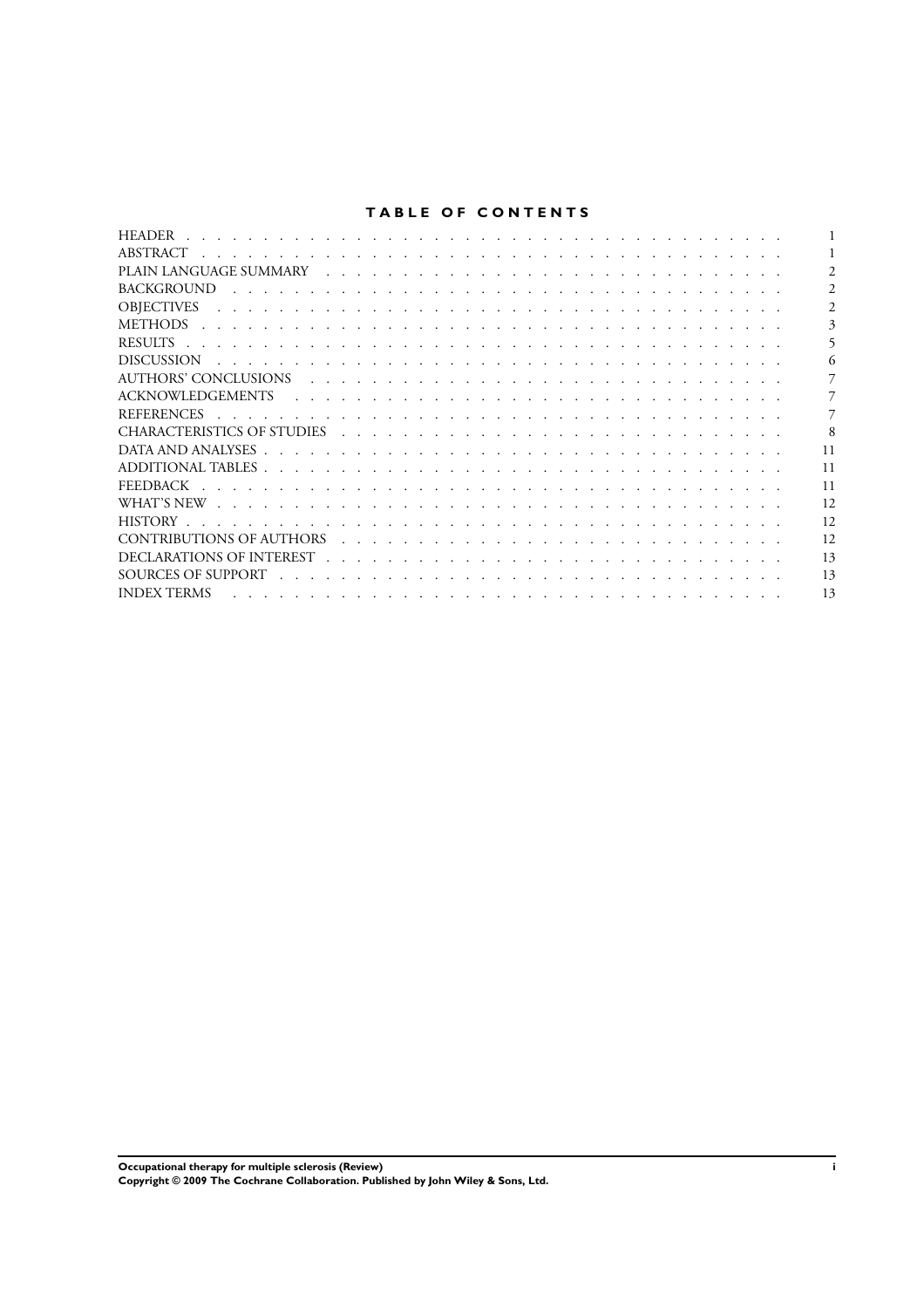**[Intervention Review]**

# **Occupational therapy for multiple sclerosis**

Esther EMJ Steultjens<sup>1</sup>, Joost J Dekker<sup>2</sup>, Lex M Bouter<sup>3</sup>, Mieke M Cardol<sup>4</sup>, Els CHM Van den Ende<sup>5</sup>, Jos van de Nes<sup>6</sup>

<sup>1</sup>Ergologie, Zeist, Netherlands. <sup>2</sup>Department of Rehabilitation Medicine, Institute for Research in Extramural Medicine (EMGO), VU University Medical Center, Amsterdam, Amsterdam, Netherlands. <sup>3</sup>Executive Board of VU University Amsterdam, Amsterdam, Netherlands. <sup>4</sup>Nivel, Utrecht, Netherlands. <sup>5</sup>Department of Rheumatology, Sint Maartenskliniek, Nijmegen, Netherlands. <sup>6</sup>School of Occupational Therapy, University of Professional Education Amsterdam, Amsterdam, Netherlands

Contact address: Esther EMJ Steultjens, Ergologie, Krakelingweg 73, Zeist, 3707 HS, Netherlands. [e.steultjens@ergologie.nl.](mailto:e.steultjens@ergologie.nl)

**Editorial group:** Cochrane Multiple Sclerosis Group. **Publication status and date:** Edited (no change to conclusions), published in Issue 1, 2009. **Review content assessed as up-to-date:** 21 May 2003.

**Citation:** Steultjens EEMJ, Dekker JJ, Bouter LM, Cardol MM, Van den Ende ECHM, van de Nes J. Occupational therapy for multiple sclerosis. *Cochrane Database of Systematic Reviews* 2003, Issue 3. Art. No.: CD003608. DOI: 10.1002/14651858.CD003608.

Copyright © 2009 The Cochrane Collaboration. Published by John Wiley & Sons, Ltd.

# **A B S T R A C T**

#### **Background**

Multiple sclerosis (MS) patients are referred to occupational therapy with complaints about fatigue, limb weakness, alteration of upper extremity fine motor coordination, loss of sensation and spasticity that causes limitations in performance of activities of daily living and social participation. The primary purpose of occupational therapy is to enable individuals to participate in self-care, work and leisure activities that they want or need to perform.

# **Objectives**

To determine whether occupational therapy interventions in MS patients improve outcome on functional ability, social participation and/or health related quality of life.

#### **Search strategy**

We searched the Cochrane MS Group trials register (January 2003), the Cochane Central Register of Controlled Trials (CENTRAL)The Cochrane Library Issue 4, 2002, MEDLINE (January 2003), EMBASE (December 2002), CINAHL (December 2002), AMED (December 2002), SciSearch (December 2002) and reference lists of articles.

## **Selection criteria**

Controlled (randomized and non-randomized) and other than controlled studies addressing occupational therapy for MS patients were eligible for inclusion.

#### **Data collection and analysis**

Two reviewers independently assessed the methodological quality of the included trials. Disagreements were resolved by discussion. A list proposed by Van Tulder 1997 was used to assess the methodological quality. For outcome measures, we calculated standardized mean differences. We analysed the results using a best-evidence synthesis based on type of design, methodological quality and the significant findings of outcome and/or process measures.

**Occupational therapy for multiple sclerosis (Review) 1**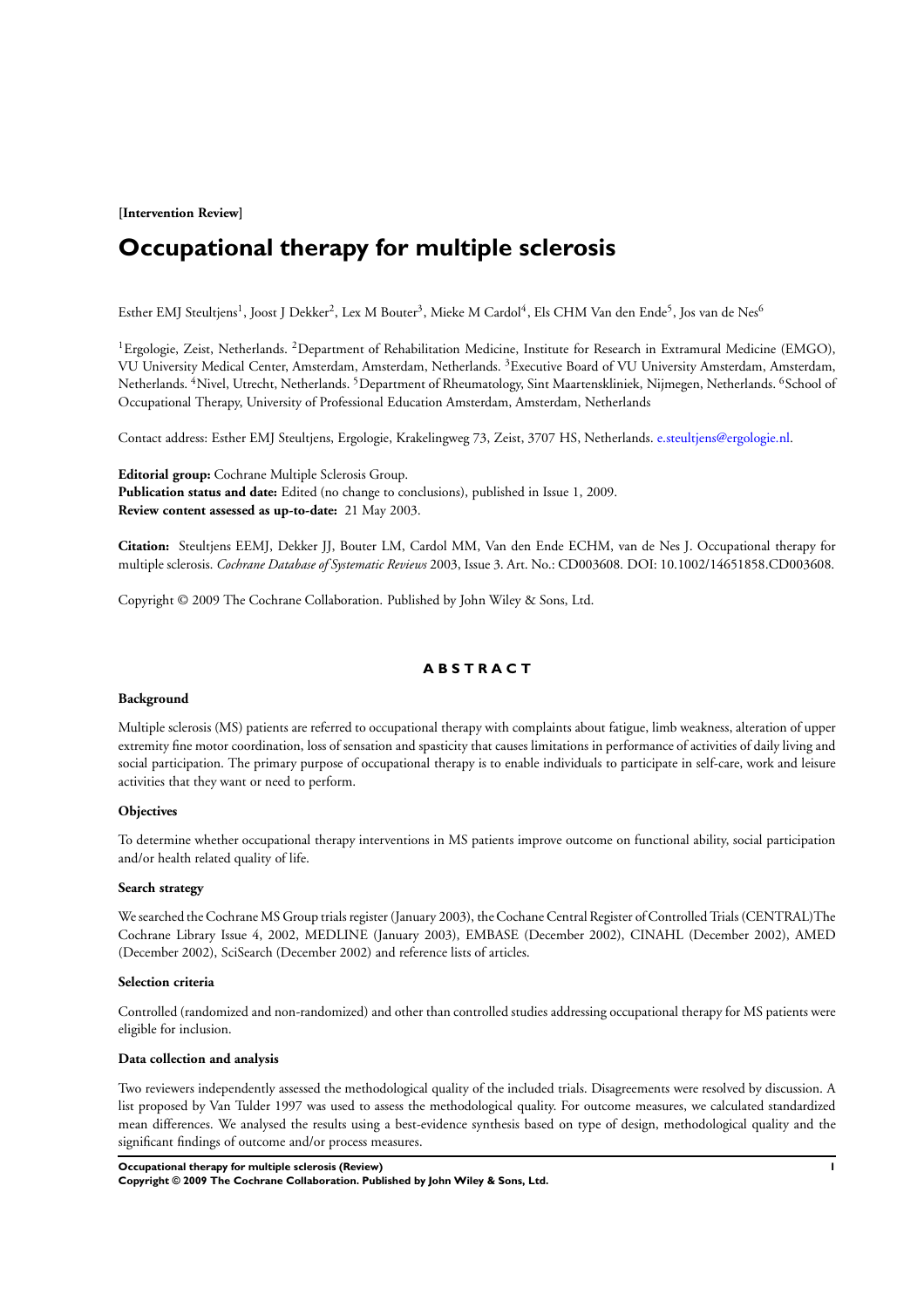# **Main results**

One randomized clinical trial was identified and two other included studies were a controlled clinical trial and a study with a pre-post test design. The three studies involved 271 people in total. Two studies evaluated an energy-conservation course for groups of patients and one study evaluated a counseling intervention. The results of the energy conservation studies could be biased because of the designs used, the poor methodological quality and the small number of included patients. The high quality RCT on counseling reported nonsignificant results.

#### **Authors' conclusions**

On basis of this review no conclusions can be stated whether or not occupational therapy improves outcomes in MS patients.

The lack of (randomized controlled) efficacy studies in most intervention categories of occupational therapy demonstrates an urgent need for future research in occupational therapy for multiple sclerosis. Initially, a survey of occupational therapy practice for MS patients, including the characteristics and needs of these patients, is necessary to develop a research agenda for efficacy studies.

# **P L A I N L A N G U A G E S U M M A R Y**

#### **Occupational therapy as supportive treatment for people with multiple sclerosis**

Multiple sclerosis (MS) is a chronic disease of the nervous system which affects young and middle-aged adults. MS causes disruption of the ability of nerves to conduct electrical impulses, leading to symptoms such as muscle weakness, fatigue and loss of control over the limbs. Occupational therapy (OT) is used to try to help people with MS participate in the physical and social activities of their daily lives. The review found that there is currently no reliable evidence that OT improves outcomes for people with MS, although there was some suggestion that fatigue might be improved.

# **B A C K G R O U N D**

Multiple sclerosis (MS) is a chronic disease of the central nervous system that represents a significant cause of disability. The disease is characterised by multiple lesions occurring in the white matter of the brain and spinal cord resulting in functional loss, including weakness, fatigue, spasticity and impairments of cognition, vision, speech, swallowing, cerebellar, bowel and bladder function ([Sliwa](#page-8-0) [1998](#page-8-0)). In the Netherlands, approximately 80 out of 100,000 persons have MS [\(Moorer 2000](#page-8-0)).

Therapy forMS can be divided into two categories: disease modifying therapies and symptomatic or supportive therapies to optimize functional capabilities. Occupational therapy (OT) is an example of the latter category. The primary purpose of OT is to enable individuals to participate in self-care, work and leisure activities that they want or need to perform [\(Tipping 1994](#page-8-0)). MS patients are referred to occupational therapy with complaints of fatigue, limb weakness, alteration of upper extremity fine motor coordination, loss of sensation and spasticity that causes limitations in performance of activities of daily living. Occupational therapists instruct these patients on energy conservation, time management, efficient body mechanics and task performance, with or without assistive devices. In the Netherlands, progressive neurologic diseases such as Parkinson's disease, MS and Amyotrophic lateral sclerosis (ALS) are listed as the third most referred patient category for occupational therapy ([Driessen 1997\)](#page-8-0).

One non-systematic review [\(Ko Ko 1999](#page-8-0)) incorporated occupational therapy in the discussion of the multi-disciplinary rehabilitation for multiple sclerosis. However, this review mentioned only one study in which occupational therapy and physical therapy were the interventions under research. One meta-analysis [\(Baker](#page-8-0) [2001](#page-8-0)) on physical, psychological and functional interventions incorporated occupational therapy related treatments such as multidisciplinary interventions, physical therapy and social work. To our knowledge no systematic reviews of the efficacy of occupational therapy for multiple sclerosis have ever been published.

# **O B J E C T I V E S**

To determine whether occupational therapy interventions in MS patients improve outcome on functional ability, social participation and health related quality of life.

**Occupational therapy for multiple sclerosis (Review) 2**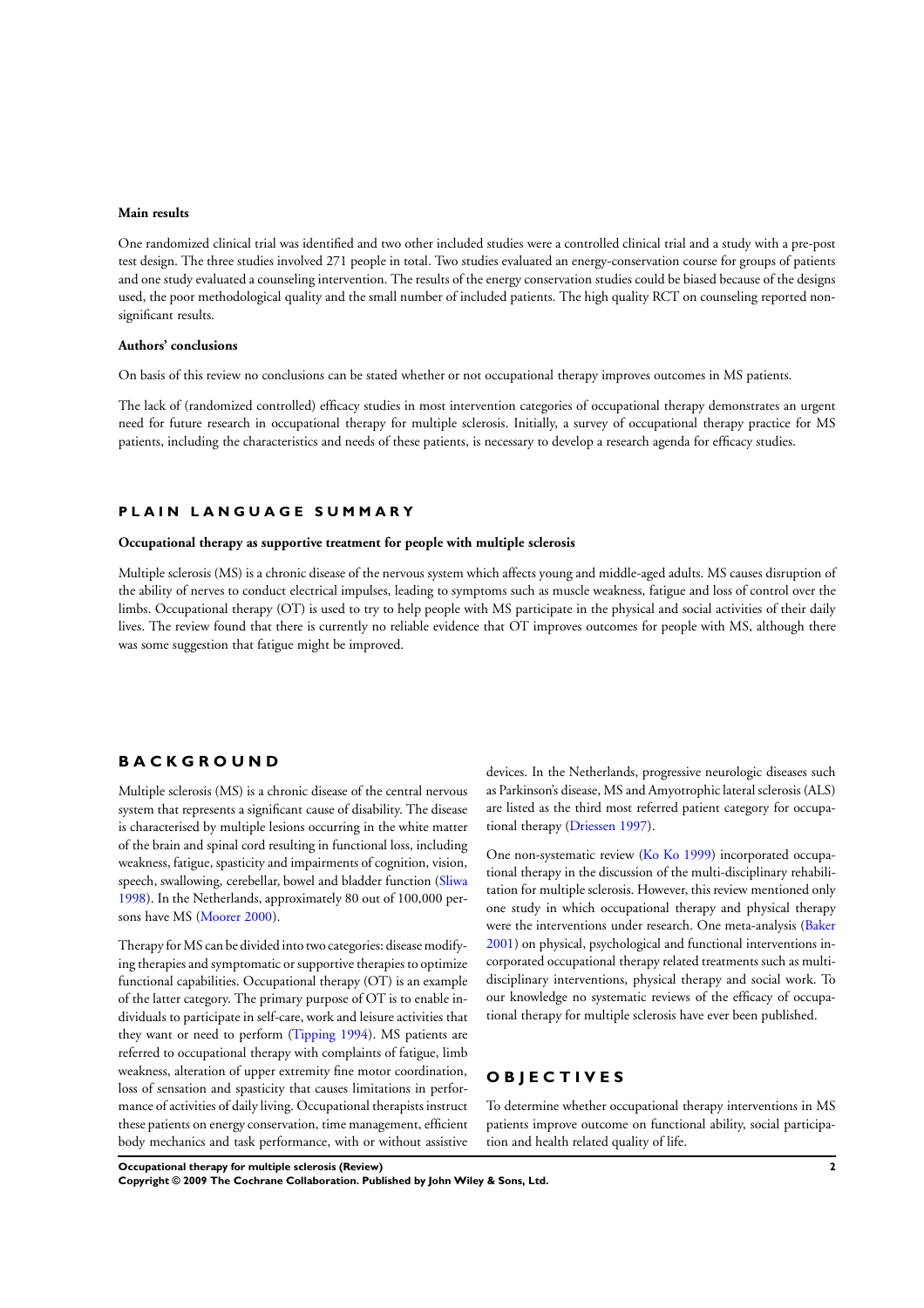# **M E T H O D S**

#### **Criteria for considering studies for this review**

#### **Types of studies**

Studies with one of the following designs have been entered in the review.

(1) Randomised controlled clinical trial (RCT): An experiment in which investigators randomly allocate eligible people into treatment and control groups. Cross-over trials were considered as RCTs according to the Cochrane Collaboration Guidelines [\(Clarke 2003](#page-8-0)).

(2) Controlled clinical trial (CCT): an experiment in which eligible people are, in a non-randomized way, allocated to the treatment and the control groups.

(3) Other than controlled designs (OD): patient series and prepost studies. Such ODs can only contribute in a limited way to the best evidence synthesis.

# **Types of participants**

Studies with patients who fulfil a clinical diagnosis (as described by the authors of the studies) of multiple sclerosis have been included.

## **Types of interventions**

In MS, occupational therapy (OT) can include a variety of interventions. OT interventions were either regarded as "comprehensive OT" (when all six intervention categories were part of the evaluated OT treatment) or were classified into six specific intervention categories: (1) training of motor functions; (2) training of skills; (3) instruction in energy conservation skills; (4) counselling; (5) advice or instruction regarding the use of assistive devices and (6) provision of splints.

All studies were evaluated by a group of four experienced occupational therapists and reviewer CHME (see: Methods of the review). If the aforementioned OT interventions were specified in a study, then it was eligible for inclusion in this review.

# **Types of outcome measures**

Studies that used one or more of the following outcome measures have been included.

#### **Primary outcomes**

Fatigue, pain, functional ability, social participation and quality of life.

#### **Secondary outcomes**

Knowledge about disease management, self-efficacy, motor-coordination and balance. These measures were regarded as process measures, i.e. measures considered to be indicators of a successful treatment. As will be explained below process measures can only contribute in a limited way to the best-evidence synthesis.

# **Search methods for identification of studies**

We only considered full length articles or full written reports for inclusion in the review.

The search strategy, formulated in PubMed, has been adapted by an experienced medical librarian to make it applicable for the other databases.

#### **Electronic searches**

(1) Cochrane Multiple Sclerosis Group Trials Register (January 2003);

(2) Cochrane Central Register of Controlled Trials (CENTRAL) The Cochrane Library Issue 4, 2002; (3) MEDLINE (January 1966 until December 2002);(Appendix 3)

(4) EMBASE (January 1988 until December 2002);

(5) CINAHL (1982 until December 2002);

(6) SCISEARCH (1974 until December 2002);

(7) AMED (1985 until December 2002);

(8) The databases of the libraries of medical and rehabilitation literature of the Dutch National Institute Allied Health Professions (NPI) and of the Netherlands Institute for Health Services Research (NIVEL) (April 2002);

(9) The database of the Rehabilitation and Related Therapies (RRT) Field of The Cochrane Collaboration (May 2002).

#### **Searching other resources**

In addition, we:

(10) searched the same databases to identify reviews about the efficacy of occupational therapy in MS patients;

(11) screened the reference lists of the identified studies and reviews for additional references;

(12) contacted the authors of papers reporting studies about the effectiveness of OT in MS patients by mail and asked for any additional published studies relevant for this systematic review. A list with studies that have been identified so far was enclosed;

(13) asked authors of abstracts of possible eligible studies for a full written report.

### **Data collection and analysis**

We performed selection for inclusion in the review, assessment of the methodological quality and data extraction in three separate

**Occupational therapy for multiple sclerosis (Review) 3**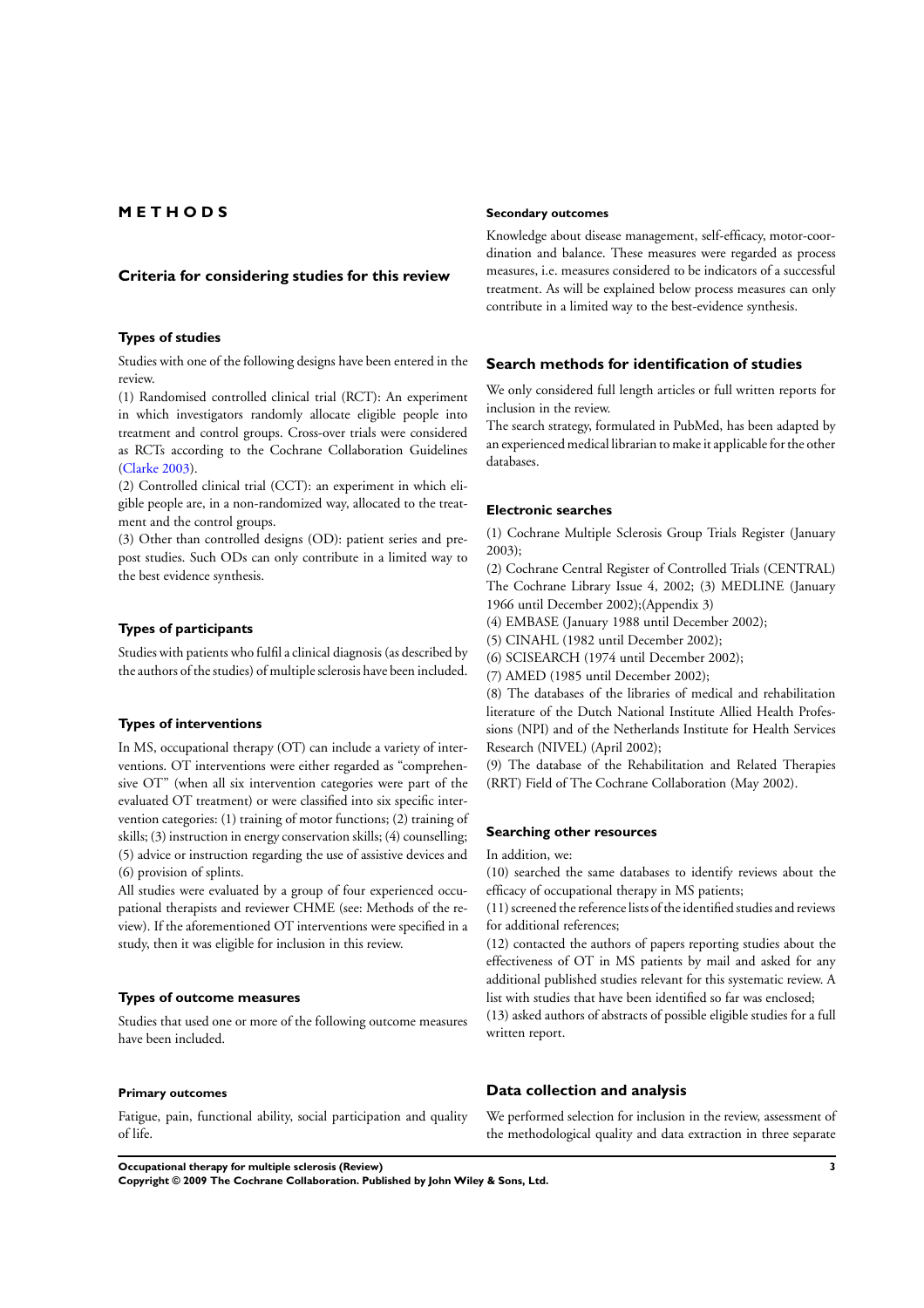steps. Three reviewers (EMJS, MC, CHME) took part in these procedures. Prior to all steps, two reviewers tested assessment procedures in a sample of two articles. A standard form for each step was made.

### **Study Selection**

As we used a broad search strategy, we expected to find a large number of ineligible articles. The procedure for inclusion of the studies has been based on the recommendations by Van Tulder et. al. [\(Van Tulder 1997](#page-8-0)): Two reviewers (EMJS and CHME) independently performed the first selection, based on titles and abstracts. This first selection could result in probable inclusion of the study, exclusion of the study, or could be indecisive. Two reviewers (EMJS and CHME) also independently performed the second step for inclusion (definite include or exclude), using full reports and considering the criteria stated above. We resolved disagreements regarding inclusion status through discussion. If we did not reach consensus, a third reviewer (MC) decided. Finally, a group of four occupational therapists assessed the criteria for 'type of intervention' and, if appropriate classified the type of intervention into one of the six different interventions or combinations of interventions. We reached consensus through discussion.

### **Assessment of methodological quality**

The variety in study designs included in this systematic review necessitated the use of different quality assessment tools. The methodological quality of RCTs and CCTs has been rated by a list recommended by Van Tulder et. al. [\(Van Tulder 1997](#page-8-0)). The list, containing specified criteria proposed by Moher ([Moher 1996](#page-8-0)) and Verhagen et al ([Verhagen 1998](#page-8-0)), consists of 11 criteria for internal validity, six descriptive criteria and two statistical criteria (Appendix 1). One modification was made in the specification of the criterion 'eligibility' in which the 'condition of interest' (the impairment or disability that indicated referral to occupational therapy) was added as an eligibility criterion, as proposed by Wells [\(Wells 2000](#page-8-0)). All criteria were scored as yes, no, or unclear. Equal weight has been applied to all items. Studies were considered to be of 'high quality' if at least six criteria for internal validity, three descriptive criteria and one statistical criterion were scored positively.

We rated the methodological quality of ODs using an adapted version of the Van Tulder list ( [Van Tulder 1997\)](#page-8-0). We considered some items (concerning randomization, similarity of patient groups, blinding of care-provider, blinding of patient) inapplicable to ODs and removed them from the list. We reformulated some items to make the item applicable to one patient group (for instance: "were co-interventions avoided or comparable?' was reformulated into "were co-interventions avoided?") or to make the item applicable for the design of the study (for instance: "was the outcome assessor blinded to the intervention" was reformulated into: "was the care-provider not involved in the outcome assessment?") The final list of criteria used in ODs consists of seven criteria for internal validity, four descriptive criteria and two statistical criteria (Appendix 1). We scored all criteria as yes, no, or unclear. Equal weight has been applied to all items. We considered studies to be of 'sufficient quality' if at least four out of seven criteria for internal validity, two descriptive criteria and one statistical criterion were scored positively. Of course, the distinction between ODs with a sufficient or non-sufficient quality is a relative one: the internal validity of ODs is on average substantially weaker than the internal validity of RCTs/CCTs.

Two reviewers (EMJS, MC) independently assessed the methodological quality of the included trials. We resolved disagreements by discussion. If no consensus was met a third reviewer (CHME) decided.

#### **Data extraction**

EMJS systematically extracted the following information:

(1) Study characteristics: number of participating patients, specified criteria for diagnosis of multiple sclerosis, inclusion and exclusion criteria, type of experimental and control interventions, co-interventions, features of interventions (duration, frequency, setting) and number of drop-outs.

(2) Patient characteristics: sex, age, disease duration and disease severity.

(3) Outcome and process measures assessed immediately after finishing the intervention, within six months follow up and after six or more months follow-up.

#### **Data synthesis**

For continuous variables, we computed standardized mean differences wherever possible.

For dichotomous variables, we computed odds ratios with corresponding 95% confidence intervals.

#### **Analysis of the results**

We performed separate analyses for each intervention category. The primary analysis focused on comparisons of an occupational therapy intervention with a 'no treatment' control group. However, if studies compared the effect of more than two intervention groups, two reviewers (EMJS, CHME) decided by consensus, how these comparisons had to be classified. In particular, if two interventions were compared, the predominant contrast needed to be the occupational therapy treatment provided.

We expected to find a lot of diversity among studies with regard to patients (severity of the disease), interventions (duration, frequency and setting) and outcome measures (diversity, presentation of the results) to make quantitative analysis (meta-analysis) appropriate. Instead, we performed a best evidence synthesis by attributing various levels of evidence to the efficacy of occupational therapy, taking into account the design of the studies, the methodological quality and the outcome of the original studies. The best-evidence synthesis (Appendix 2) is based upon the one proposed by Van Tulder et. al. [\(Van Tulder 2002\)](#page-8-0) and we adapted this for the purpose of this review.

We performed sensitivity analyses by attributing different levels of methodological quality to the studies:

(1) excluding low quality studies; and

**Occupational therapy for multiple sclerosis (Review) 4**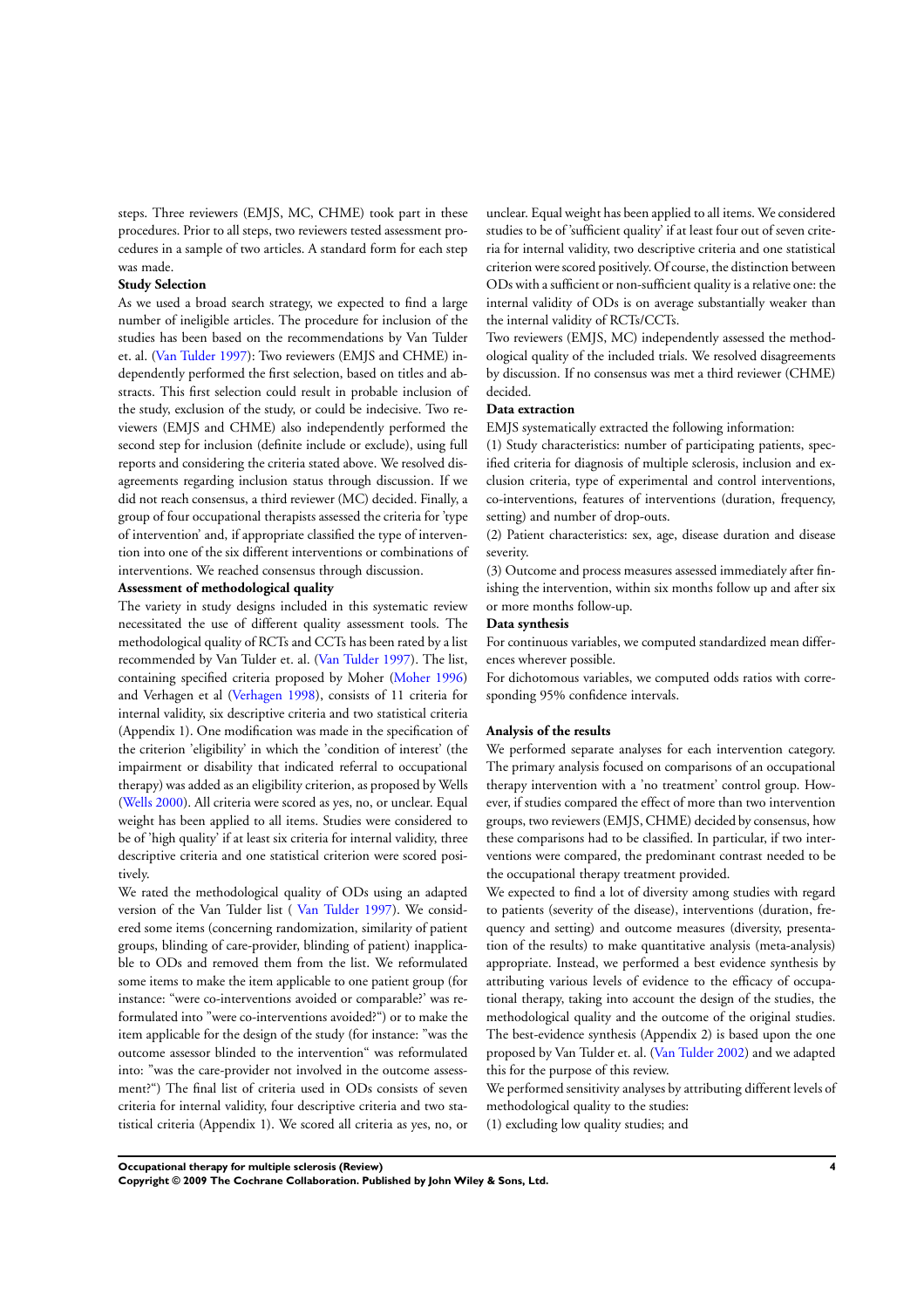(2) considering studies to be of "high quality" if four or more criteria of internal validity were met.

# **R E S U L T S**

# **Description of studies**

See:[Characteristics of included studies;](#page-10-0)[Characteristics of excluded](#page-11-0) [studies.](#page-11-0)

#### **Description of studies**

The search strategy resulted in a list of 420 citations. After inclusion on title, abstract and full article, three [\(Mathiowetz 2001;](#page-8-0) [O'Hara 2002](#page-8-0); [Vanage 2003\)](#page-8-0) out of six identified OT studies fulfilled all inclusion criteria. The Mathiowetz study was an uncontrolled repeated time series, O' Hara reported on a randomized clinical trial whereas the Vanage study used a controlled clinical trial design. See "Table: Characteristics of Included Studies".

# **Education in energy conservation**

Two studies evaluated the impact of an energy conservation course for groups of multiple sclerosis patients on fatigue. The energy conservation course used in the CCT (Vanage 2003) was adapted from the energy conservation course used in the OD ([Mathiowetz](#page-8-0) [2001](#page-8-0)). The CCT had one hour sessions in an eight weeks course with three to eight participants while the OD evaluated sessions of

### **Education of energy conservation**

The CCT (Vanage 2003) had a low methodological quality. However, given the methodological constraints of ODs, the study by [Mathiowetz 2001](#page-8-0) was of sufficient methodological quality to be included.

#### **Counselling**

The RCT ([O'Hara 2002\)](#page-8-0) had a high methodological quality. Important items such as allocation concealment and blinding of outcome assessor were fulfilled in this study.

### **Effects of interventions**

See: [Table 2](#page-12-0), results on fatigue, functional ability and social participation.

two hours for six weeks with eight to ten participants. Additionally, the Mathiowetz study evaluated also the outcome measures: functional ability, social participation and self-efficacy. Assessments in the OD ([Mathiowetz 2001](#page-8-0)) were performed six weeks before the start of the course, at the start of the course, at the end of the course and at six weeks follow-up. The Vanage study measured before and at the end of the course and at eight weeks follow-up. The comparison of treatment was made with a socializing group. **Counselling**

One RCT ([O'Hara 2002](#page-8-0)) evaluated a program in which two discussion sessions about self-care strategies were applied to MS patients living in the community. One session took one to two hours and was individually or group based. The study evaluated the outcome measures: fatigue, pain, functional ability and social participation. Assessments were performed at baseline and six months after the start of the trial. The comparison was made with a nontreated control group.

Three OT studies were excluded. One study [\(Aisen 1993](#page-8-0)) was excluded as patients who had suffered a traumatic brain injury were included, and the other two ([Morris 1991;](#page-8-0) [Bowcher 1998](#page-8-0)) because of the use of a single-subject design. See "Table: Characteristics of Excluded studies".

### **Risk of bias in included studies**

See: [Table 1,](#page-12-0) Assessed Methodological quality.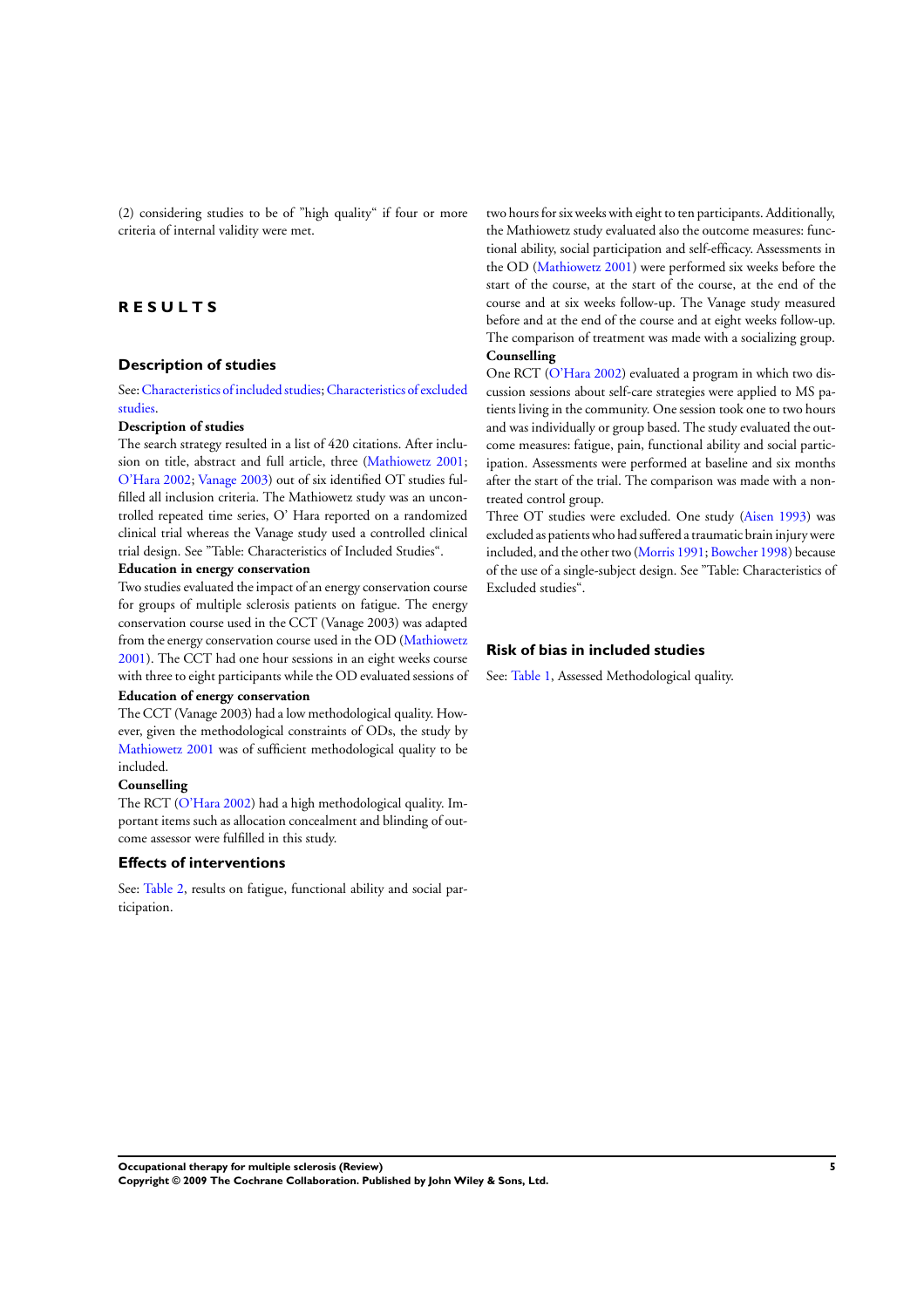#### **Education in energy conservation**

Fatigue was measured in both studies. The CCT (Vanage 2003) reported a statistically significant decrease of impact of fatigue(effect size -0.75 ; 95% confidence interval -1.42 to 0.07). [Mathiowetz](#page-8-0)  $2001$  reported significant differences ( $P < 0.01$ ) for the pre-post intervention comparison. This decrease of fatigue impact was maintained at six weeks follow-up.

[Mathiowetz 2001](#page-8-0) reported non-significant results on functional ability. On social participation, a significant difference between pre -and post-test was reported which was maintained at six weeks follow-up. [Mathiowetz 2001](#page-8-0) also assessed the process measure selfefficacy and presented a statistically significant increase in selfefficacy that lasted at six weeks follow-up [\(Table 3](#page-12-0)).

Applying the best evidence synthesis to these data we concluded that there is insufficient evidence for the efficacy of an energy conservation course for multiple sclerosis patients.

### **Counselling**

Fatigue, pain, functional ability and social participation were mea-sured in the RCT [\(O'Hara 2002](#page-8-0)) and showed no statistically significant differences between the intervention and the control group. Thus, there is no evidence for the efficacy of Counselling based on one RCT.

The sensitivity analyses do not alter these conclusions (data not shown).

## **D I S C U S S I O N**

Although two of the three studies included in this review reported efficacy of occupational therapy, there is insufficient evidence to support or refute the efficacy of occupational therapy for multiple sclerosis patients. Both studies were non-RCTs and had a small number of included patients. These two identified studies evaluated a specific OT intervention, namely an energy conservation course for groups. Only one study on Counselling was found and it showed no evidence for the efficacy of this intervention. We did not identify any other studies for the other interventions.

Our results do not correspond with the findings of a meta-analysis [\(Baker 2001\)](#page-8-0) on the efficacy of OT-related treatments for MS patients. Their review on physical, psychological and functional interventions incorporated 23 studies on OT related treatments such as multi-disciplinary interventions, physical therapy and social work. In our review we only included OT interventions. Furthermore, we excluded studies because of the use of a single-case design or because of the inclusion of patients with other diseases than MS in the original study. These differences in inclusion criteria might clarify the large dissimilarity in the amount of included studies in both reviews. Other differences were the methodological choices made. Baker et al. [\(Baker 2001](#page-8-0)) presented an overall medium effect size  $(r = 0.52)$ . On the basis of the diversity between patients, interventions and outcome measures, we chose to use a qualitative best-evidence synthesis instead of performing a quantitative meta-analysis and to analyse results per outcome dimension. In our opinion the latter is a better way of dealing with large diversity and hetereogeneity. We question whether the efficacy of occupational therapy can be based on non-OT studies and therefore, in our opinion, the results of our review provide a better estimate of the efficacy of OT.

The lack of occupational therapy efficacy studies in MS patients should be of great concern. It is well known that MS is a progressive disease with a high impact on functional ability and participation. In multi-disciplinary rehabilitation the role of OT is well recognized ([Feigenson 1981;](#page-8-0) [Di Fabio 1997](#page-8-0); [Freeman 1997](#page-8-0)). OT aims at the consolidation of functional abilities and participation despite the expected decline in physical functions and abilities which is often seen in progressive diseases.

If OT has an important role in the efficacy of multi-disciplinary rehabilitation, why are there so few OT studies? One possible reason is that is may be difficult to clearly distinguish two different OT treatment methods in a RCT. Furthermore, a comparison between a treated and a non-treated control group seems to be even more difficult because it is often considered unethical to exclude people with a progressive disease from treatment. In addition, most of theMS patients are treated in a multi-disciplinary context which makes it difficult to control for co-interventions. These arguments might provide some of the answers to the question why the efficacy of OT for MS patients is so rarely studied.

Although clinical guidelines are formulated [\(Richer 1999](#page-8-0)) for the OT treatment of neuro-degenerative diseases including MS, the treatment recommended is not evidence based. Furthermore, little is known about the characteristics and needs of MS patients referred to OT, goals set in the OT-treatment, specific interventions applied to reach those goals, and outcomes important to patients and occupational therapists. Initially, a survey of occupa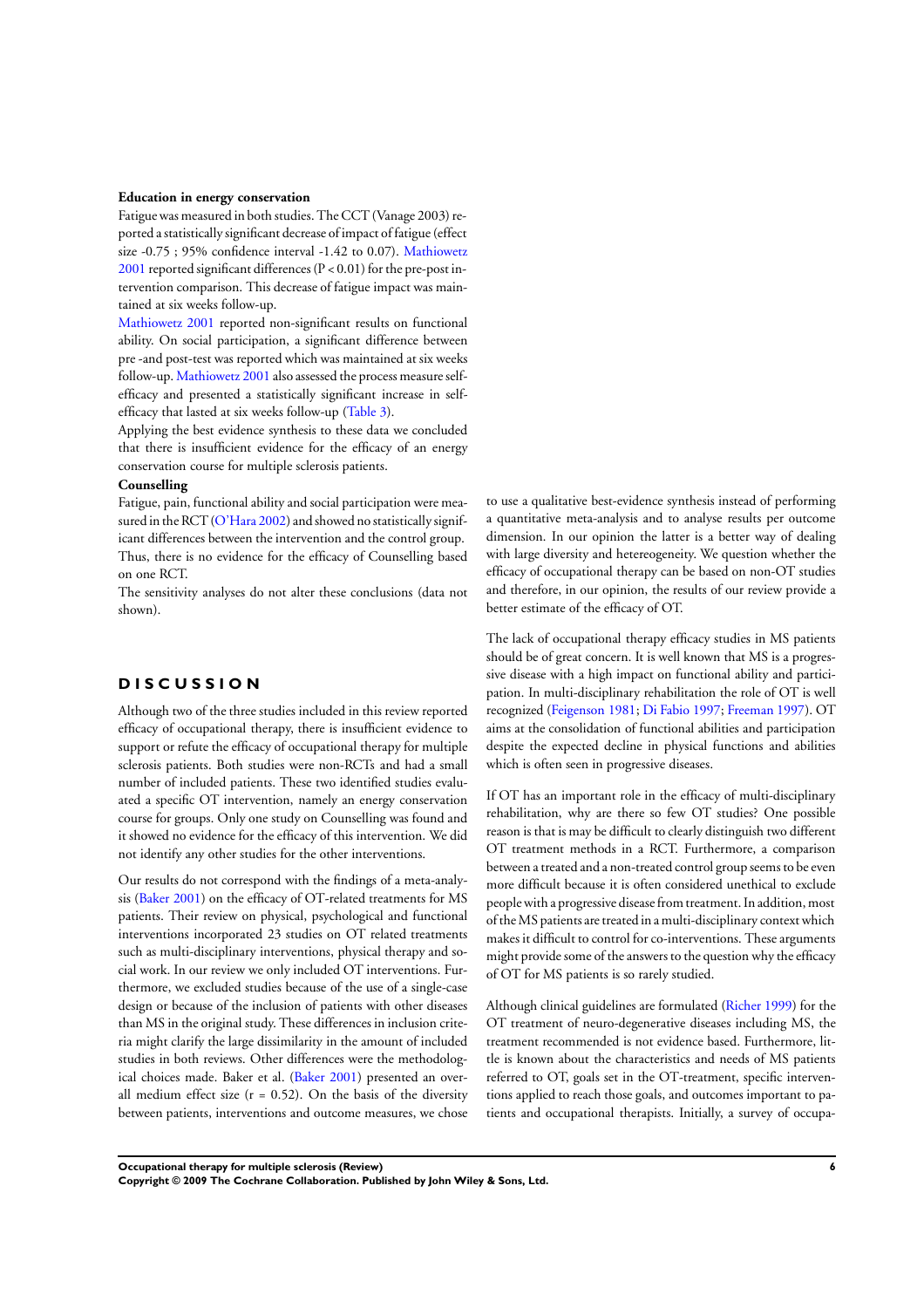<span id="page-8-0"></span>tional therapy practice for multiple sclerosis patients including the characteristics and needs of these patients is necessary to develop a research agenda for efficacy studies.

# **A U T H O R S ' C O N C L U S I O N S Implications for practice**

On basis of this review, no conclusions can be stated whether or not occupational therapy improves outcomes in multiple sclerosis patients. Although two studies presented outcomes favouring occupational therapy, these results are possibly biassed due to methodological flaws.

OT; which of their problems should be addressed within OT treatment; what goals are relevant; what are the interventions applied by occupational therapist to reach these goals; which outcomes are important to both MS patients and occupational therapists; will give more insight into OT practice for multiple sclerosis. On the basis of this information, specific efficacy questions can be formulated and examined with the best possible methodological design. A high methodological quality and sufficient statistical power are two important issues in planning future research.

# **A C K N O W L E D G E M E N T S**

**Implications for research**

The lack of randomized controlled efficacy studies in most intervention categories of occupational therapy shows an urgent need for future research in occupational therapy for multiple sclerosis. A survey addressing the questions: which MS patients are treated in This study is funded by a grant from the Dutch Health Care Council (College voor Zorgverzekeringen(CVZ)).

The authors would like to thank Mrs.P.Moons and Mrs.N.van de Kolk for discussing occupational therapy issues and Mrs. R van den Berg for making the search strategy applicable to all the searched databases.

# **R E F E R E N C E S**

# **References to studies included in this review**

### **Mathiowetz 2001** *{published data only}*

Mathiowetz V, Matuska KM, Murphy ME. Efficacy of an energy conservation course for persons with multiple sclerosis. *Archives of Physical Medicine and Rehabilitation* 2001;**82**(4):449–56.

#### **O'Hara 2002** *{published data only}*

O'Hara L, Cadbury H, De Souza L, Ide L. Evaluation of the effectiveness of professionally guided self-care for people with multiple sclerosis living in the community: a randomized controlled trial. *Clinical Rehabilitation* 2002; **16**(2):119–28.

# **Vanage 2003** *{published data only}*

Vanage SM, Gilbertson KK, Mathiowetz V. Effects of an energy conservation course on fatigue impact for persons with progressive multiple sclerosis. *American Journal of Occupational Therapy* 2003;**57**(3):315–23.

# **References to studies excluded from this review**

#### **Aisen 1993** *{published data only}*

Aisen ML, Arnold A, Baiges I, Maxwell S, Rosen M. The effect of mechanical damping loads on disabling action tremor. *Neurology* 1993;**43**(7):1346–50.

#### **Bowcher 1998** *{published data only}*

Bowcher H, May M. Occupational therapy for the management of fatigue in multiple sclerosis. *British Journal of Occupational Therapy* 1998;**61**(11):488–92.

### **Morris 1991** *{published data only}*

Morris PA. A habituation approach to treating vertigo in Occupational therapy. *The American Journal of Occupational Therapy* 1991;**45**(6):556–8.

#### **Additional references**

#### **Baker 2001**

Baker NA, Tickle-Degnen L. The effectiveness of physical, psychological, and functional interventions in treating clients with multiple sclerosis: a meta-analysis. *American Journal of Occupational Therapy* 2001;**55**(3):324–31.

#### **Clarke 2003**

Clarke M, Oxman AD, editors. Analysing and presenting results. Cochrane Reviewers Handbook 4.1.6; Section 8. In: The Cochrane Library [database on disk and CDROM]. The Cochrane Collaboration. Oxford: Update Software; 2003.

#### **Di Fabio 1997**

Di Fabio RP, Choi T, Soderberg J, Hansen CR. Health related quality of life for patients with progressive multiple sclerosis: influence of rehabilitation. *Physical Therapy* 1997; **77**(12):1704–16.

#### **Driessen 1997**

Driessen MJ, Dekker J, Lankhorst GJ, Van der Zee J. Occupational therapy for patients with chronic diseases. *Disability and Rehabilitation* 1997;**19**(5):198–204.

# **Feigenson 1981**

Feigenson JS, Scheinberg L, Catalano RN, Polkow L, Mantegazza PM, Feigenson WD, et al.The cost-effectiveness

**Occupational therapy for multiple sclerosis (Review) 7**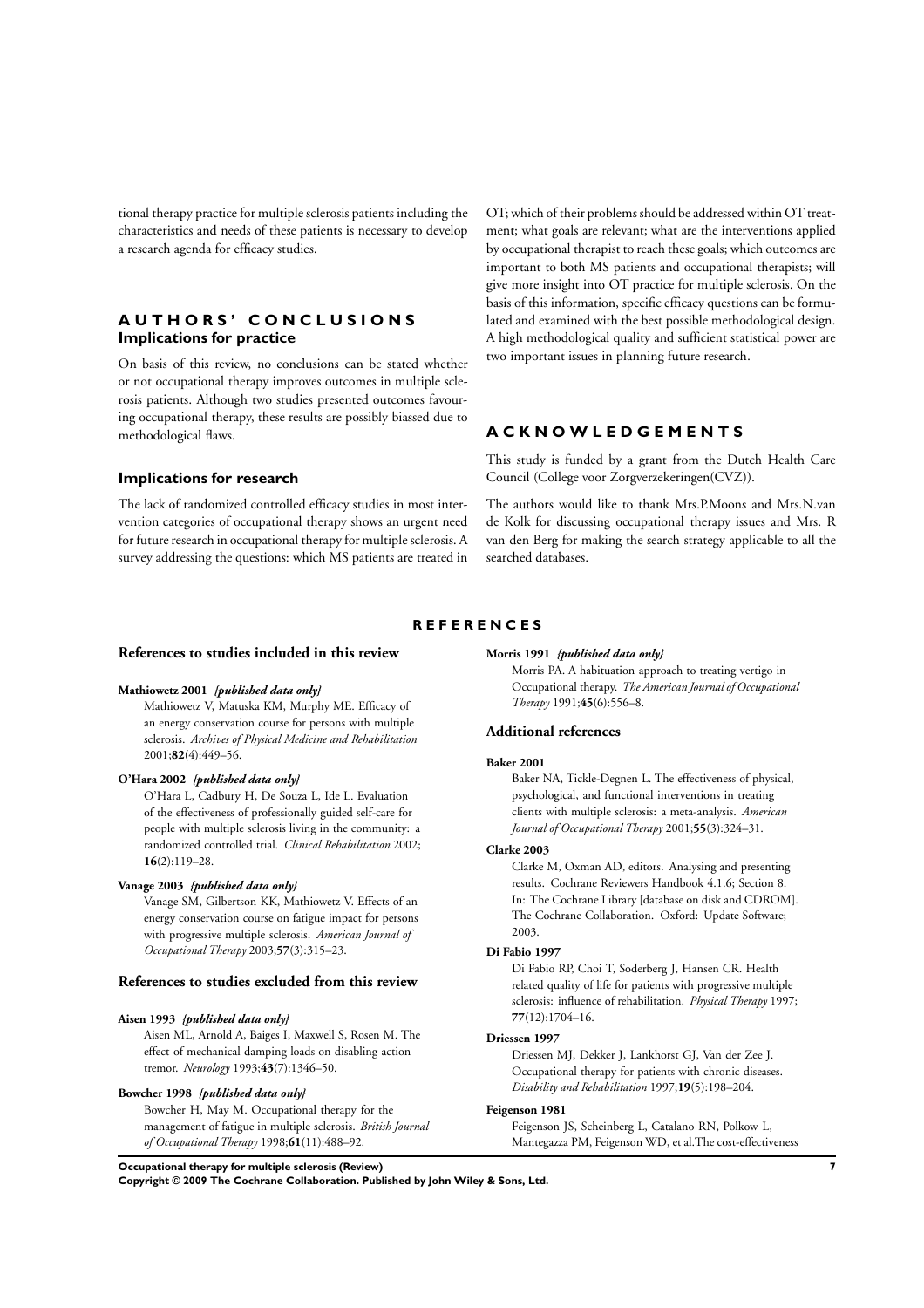of multiple sclerosis rehabilitation: a model. *Neurology* 1981;**31**(10):1316–22.

### **Freeman 1997**

Freeman JA, Langdon DW, Hobart JC, Thompson AJ. The impact of inpatient rehabilitation on progressive multiple sclerosis. *Annals of Neurology* 1997;**42**(2):236–44.

# **Ko Ko 1999**

Ko Ko C. Effectiveness of rehabilitation for multiple sclerosis. *Clinical Rehabilitation* 1999;**13 Suppl (1)**:33–41.

#### **Moher 1996**

Moher D, Jadad AR, Tugwell P. Assessing the quality of randomized controlled trials. Current issues and future directions. *International Journal of Technology Assessment in Health Care* 1996;**12**(2):195–208.

#### **Moorer 2000**

Moorer P, Suurmeijer ThPBM, Zwanikken CP. Health care utilization by people with multiple sclerosis in the Netherlands: results of two separate studies. *Disability and Rehabilitation* 2000;**22**(16):695–701.

#### **Richer 1999**

Richer CB, Bhasin CA. *Occupational therapy practice guidelines for adults with neurodegenerative disease*. Bethesda Maryland: AOTA, 1999.

# **Sliwa 1998**

Sliwa JA, Cohen BA. Multiple sclerosis. In: Delisa JA, Gans BM editor(s). *Rehabilitation Medicine: principles and practice*. 3rd Edition. Philadelphia: Lippincott-Raven, 1998:1241–57.

#### **Tipping 1994**

Tipping L. Multiple Sclerosis. In: Turner A, Foster M, Johnson SE editor(s). *Occupational therapy and physical dysfunction*. 4th Edition. New York: Churchill Livingstone, 1994:497–512.

# **Van Tulder 1997**

Van Tulder MW, Assendelft WJJ, Koes BW, Bouter LM. Method guidelines for systematic reviews in the Cochrane Collaboration back review group for spinal disorders. *Spine* 1997;**22**(20):2323–30.

# **Van Tulder 2002**

Van Tulder MW, Cherkin DC, Berman B, Lao L, Koes BW. Accupuncture for low back pain. *Cochrane Database of Systematic Reviews* 2002, Issue 1. [DOI: DOI: 10.1002/ 14651858.]

# **Verhagen 1998**

Verhagen AP, De Vet HCW, De Bie RA, Kessels AGH, Boers M, Bouter LM, et al.The delphi list: a criteria list for quality assessment of randomized clinical trials for conducting systematic reviews developed by delphi consensus. *Journal of Clinical Epidemiology* 1998;**51**(12):1235–41.

### **Wells 2000**

Wells GA, Shea B, OConnell D, Peterson J, Welch V, Tugwell P. The Newcastle-Ottawa scale (NOS) for assessing the quality of non-randomized studies in meta-analyses. Proceedings of the 3rd symposium on systematic reviews. 2000:The instrument with the manual can be found on www.lri.ca.

∗ *Indicates the major publication for the study*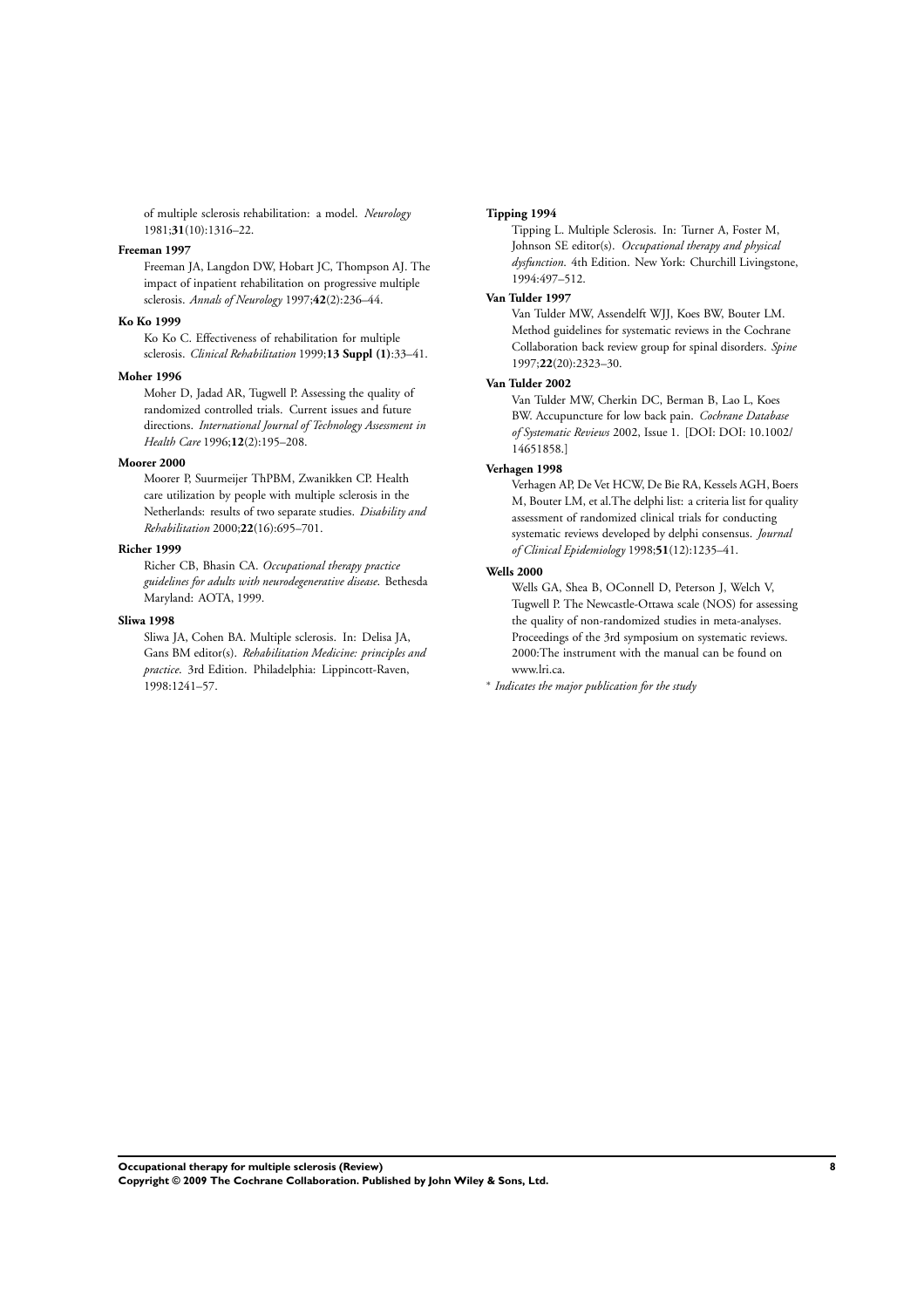# <span id="page-10-0"></span>**CHARACTERISTICS OF STUDIES**

# **Characteristics of included studies** *[ordered by study ID]*

# **Mathiowetz 2001**

| Methods                 | Repeated time serie                                                                  |                                                             |  |  |
|-------------------------|--------------------------------------------------------------------------------------|-------------------------------------------------------------|--|--|
| Participants            | $N = 54$                                                                             | $MS > 18$ years of age, FSS score $4 >$ , live in community |  |  |
| Interventions           |                                                                                      | energy conservation course 2 hours for 6 weeks              |  |  |
| Outcomes                | <b>FIS</b><br>SF-36<br>self-efficacy                                                 |                                                             |  |  |
| Notes                   |                                                                                      | measured at 6 weeks and 12 weeks from pre-test              |  |  |
| Risk of bias            |                                                                                      |                                                             |  |  |
| Item                    | Authors' judgement<br>Description                                                    |                                                             |  |  |
| Allocation concealment? | Unclear                                                                              | D - Not used                                                |  |  |
| O'Hara 2002             |                                                                                      |                                                             |  |  |
| Methods                 | Randomized controlled trial                                                          |                                                             |  |  |
| Participants            | MS, confirmed by general practitioner<br>$N = 183$                                   |                                                             |  |  |
| Interventions           | discussion of self-care strategies, 1-2 hours, 2 times.<br>non treated control group |                                                             |  |  |
| Outcomes                | mobility<br>SF-36<br>Barthel Index                                                   |                                                             |  |  |
| Notes                   | measured 6 months from base-line                                                     |                                                             |  |  |

| Risk of bias                |                    |              |  |
|-----------------------------|--------------------|--------------|--|
| Item                        | Authors' judgement | Description  |  |
| Allocation concealment? Yes |                    | A - Adequate |  |

**Occupational therapy for multiple sclerosis (Review) 9**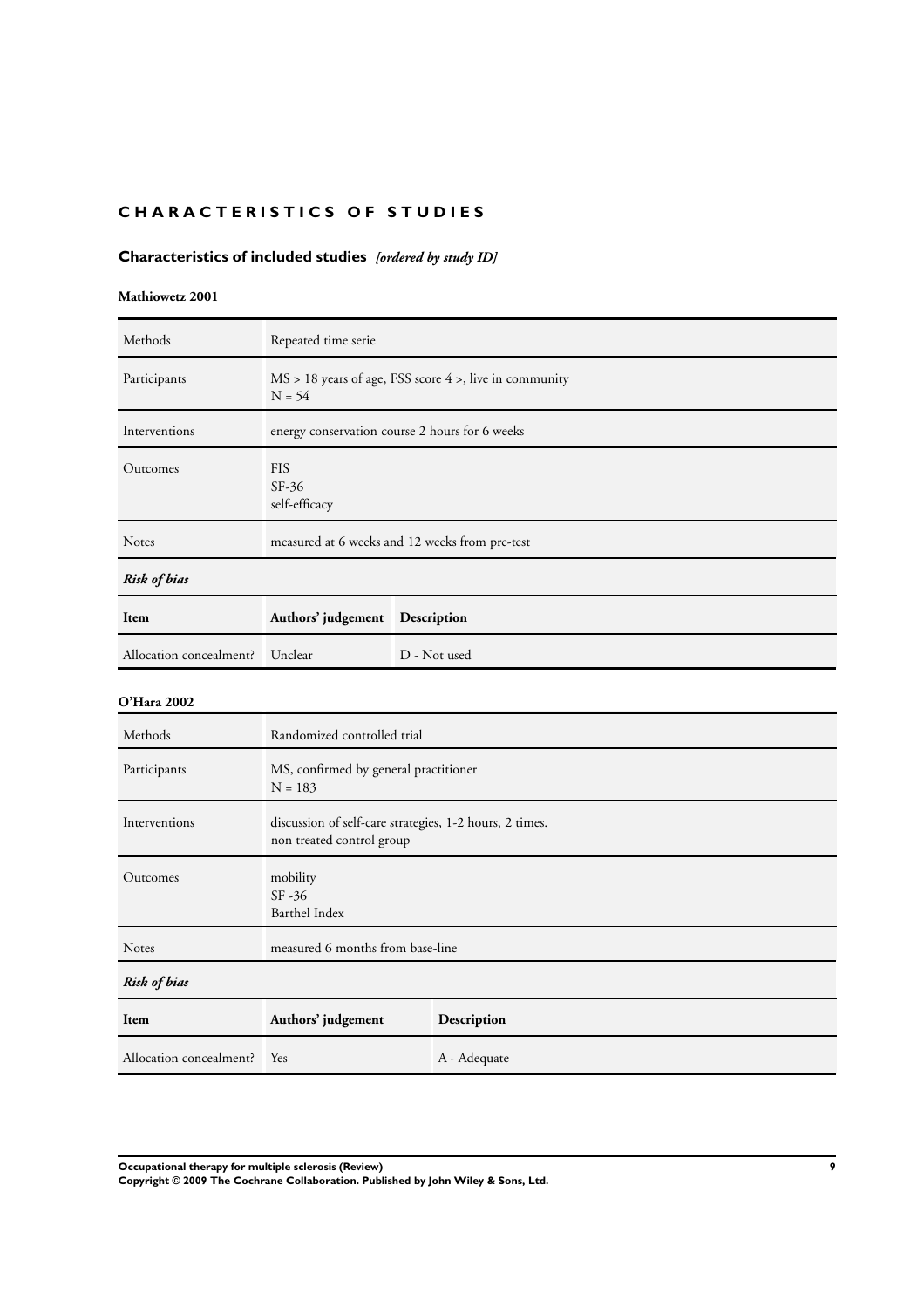# <span id="page-11-0"></span>**Vanage 2003**

| Methods                 | Controlled Clinical trial                                                                             |              |  |
|-------------------------|-------------------------------------------------------------------------------------------------------|--------------|--|
| Participants            | MS, EDSS 5,5 >, cognition scale 4>, FIS 4 >, minimal 5<br>sessions<br>$N = 37$                        |              |  |
| Interventions           | energy conservation course 1 hour for 8 weeks, control group followed support session led by chaplain |              |  |
| Outcomes                | <b>FIS</b>                                                                                            |              |  |
| <b>Notes</b>            | measured at 8 weeks and 16 weeks from pre-test                                                        |              |  |
| <b>Risk of bias</b>     |                                                                                                       |              |  |
| Item                    | Authors' judgement<br>Description                                                                     |              |  |
| Allocation concealment? | Unclear                                                                                               | D - Not used |  |

D: allocation concealment not used

EDSS: Expanded Disability Status Scale

FIS: Fatigue Impact Scale

FSS: Fatigue Severity Scale

SF-36: Medical Outcome study short-form Health survey, used were the subscales physical functioning (for functional ability), social functioning (for social participation), vitality (for fatigue) and pain

# **Characteristics of excluded studies** *[ordered by study ID]*

| Study        | Reason for exclusion                                         |
|--------------|--------------------------------------------------------------|
| Aisen 1993   | Included patients with disease other than multiple sclerosis |
| Bowcher 1998 | Single case design                                           |
| Morris 1991  | Single case design                                           |

**Occupational therapy for multiple sclerosis (Review) 10**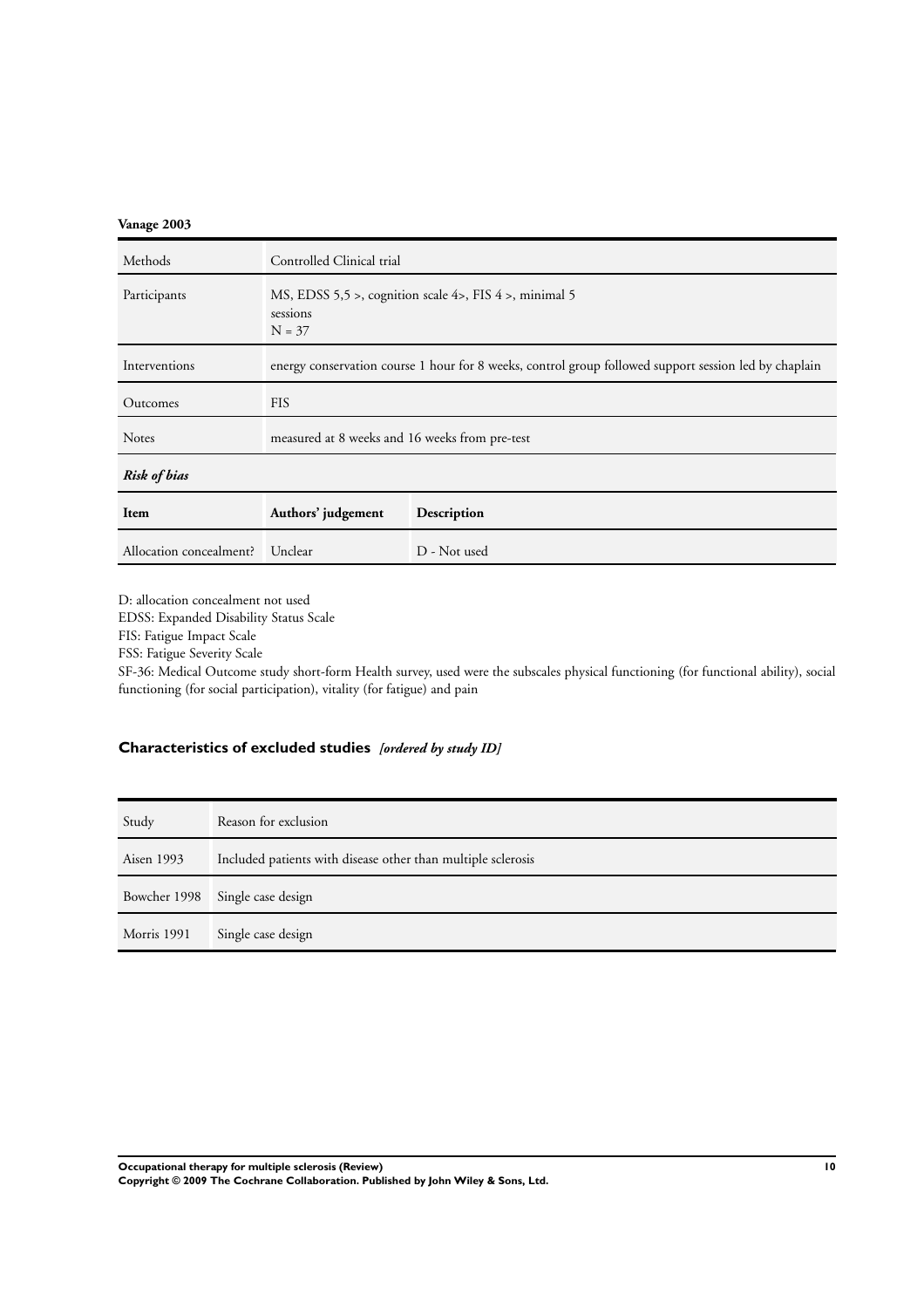# <span id="page-12-0"></span>**D A T A A N D A N A L Y S E S**

This review has no analyses.

# **A D D I T I O N A L T A B L E S**

# **Table 1. Assessed methodological quality**

| <b>Study ID</b>    |     | Design Internal validity                      | Descriptive                                                                         | <b>Statistical</b> | Meth. quality |
|--------------------|-----|-----------------------------------------------|-------------------------------------------------------------------------------------|--------------------|---------------|
| Mathiowetz 2001 OD |     | 6,7,10,14<br>Appendix 1 for items) for items) | (see $\pm$ 4, 13a (see Appendix 1 15, 17 (see Appendix 1 sufficient                 | for items)         |               |
| $O'$ Hara 2002     | RCT | Appendix 1 for items) 1 for items)            | 2a, 2b, 9, 10, 12, 14 (see 3, 4, 13a (see Appendix 15, 17 (see appendix 1 high      | for items)         |               |
| Vanage 2002        | CCT | items)                                        | 10 (see Appendix 1 for 13a (see Appendix 1 for 15, 17 (see appendix 1 low<br>items) | for items)         |               |

# **Table 2. Results on fatigue, functional ability and quality of life**

| <b>Study ID</b> | Design     | Fatigue                                                   | Pain      | <b>Functional ability</b>                                                     | Social participation                                                  |
|-----------------|------------|-----------------------------------------------------------|-----------|-------------------------------------------------------------------------------|-----------------------------------------------------------------------|
| Mathiowetz 2001 | <b>OD</b>  | $p < 0.001$ within group not tested<br>pre-test/post test |           | pre-test/post test                                                            | $p > 0.05$ within group $p < 0.01$ within group<br>pre-test/post test |
| $O'$ Hara 2002  | <b>RCT</b> | $0.27$ [-0.04 to 0.58]                                    | to $0.41$ | SMD 0.10; 95% -0.20 SMD 0.08; 95% CI - SMD 0.09; 95% CI -<br>$0.23$ to $0.38$ | $0.21 \text{ to } 0.40$                                               |
| Vanage 2002     | CCT        | SMD -0.75; 95% CI- not tested<br>1.42 to $-0.07$          |           | not tested                                                                    | not tested                                                            |

# **Table 3. Results on fatigue, functional ability and quality of life at follow up**

| <b>Study ID</b>    | Design Fatigue | <b>Functional ability</b>                                                                                           | Quality of life |
|--------------------|----------------|---------------------------------------------------------------------------------------------------------------------|-----------------|
| Mathiowetz 2001 OD | post test      | $p < 0.001$ within group pre-test/ $p > 0.05$ within group pre-test/ $p < 0.01$ within group pre-test/<br>post test | post test       |

**Occupational therapy for multiple sclerosis (Review) 11**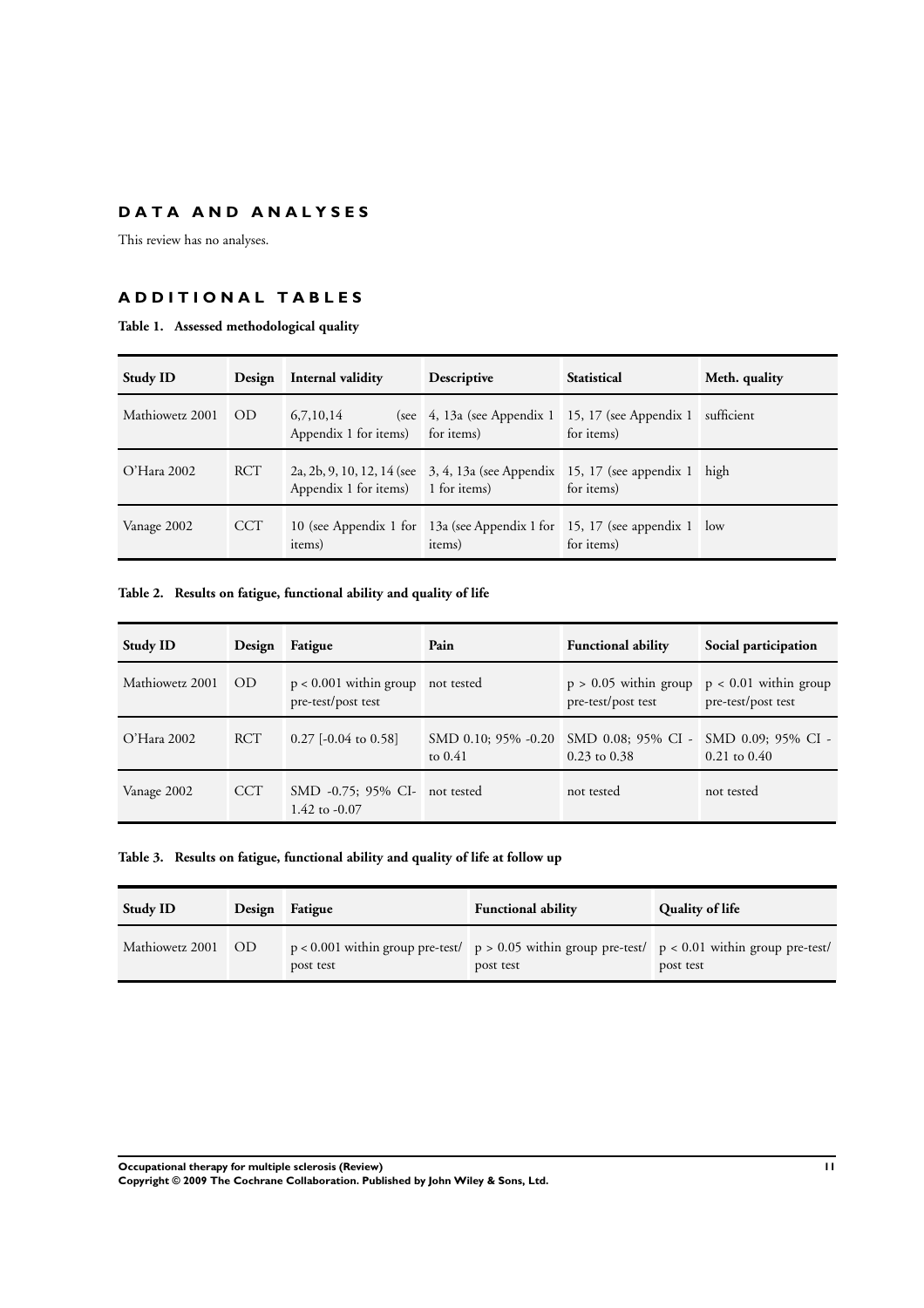# **F E E D B A C K**

# **Occupational therapy for multiple sclerosis**

## **Summary**

Young, active MS patients strikingly often complain about fears to perform strenous tasks which their professional life requires. Lifting, in fact any kind of abrupt general effort may thus result in a sudden aggravation of the incapacitations which they are particularly prone to.

During the last fifty years, his peculiarity of MS seems to have fallen more and more into oblivion.

# **Reply**

Dr. Schelling stresses an important issue regarding occupational performance in MS patients. Although occupational therapy's focus on activities is much broader than work related activities it is known that strenuous tasks may aggravate MS symptoms. Research in occupational therapy for MS is very rare and focuses until now primarily on fatigue management. Which means that patients are guided to find a balance between physical exertion and relaxation. We discussed in our review that little is known about the characteristics and needs of MS clients referred to occupational therapy. In our view, it is very important to focus on client centred outcomes in future research , including finding ways to perform strenuous tasks if necessary.

# **Contributors**

Comment received from: Franz A. Schelling - January 2006

Reply from: Steultjens EMJ, Dekker J, Bouter LM , Cardol M, Van de Nes JCM, Van den Ende CHM (Review authors) - March 2006 Processed by: Dean Marko Wingerchuk (Feedback Editor) - March 2006

# **W H A T ' S N E W**

Last assessed as up-to-date: 21 May 2003.

| Date | Event | Description                                          |
|------|-------|------------------------------------------------------|
|      |       | 23 June 2008 Amended Converted to new review format. |

# **H I S T O R Y**

Protocol first published: Issue 2, 2002 Review first published: Issue 3, 2003

| Date | Event | Description                                                                                                      |  |
|------|-------|------------------------------------------------------------------------------------------------------------------|--|
|      |       | 3 October 2006 Feedback has been incorporated Feedback from FA Schelling added along with reply from the authors |  |

**Occupational therapy for multiple sclerosis (Review) 12**